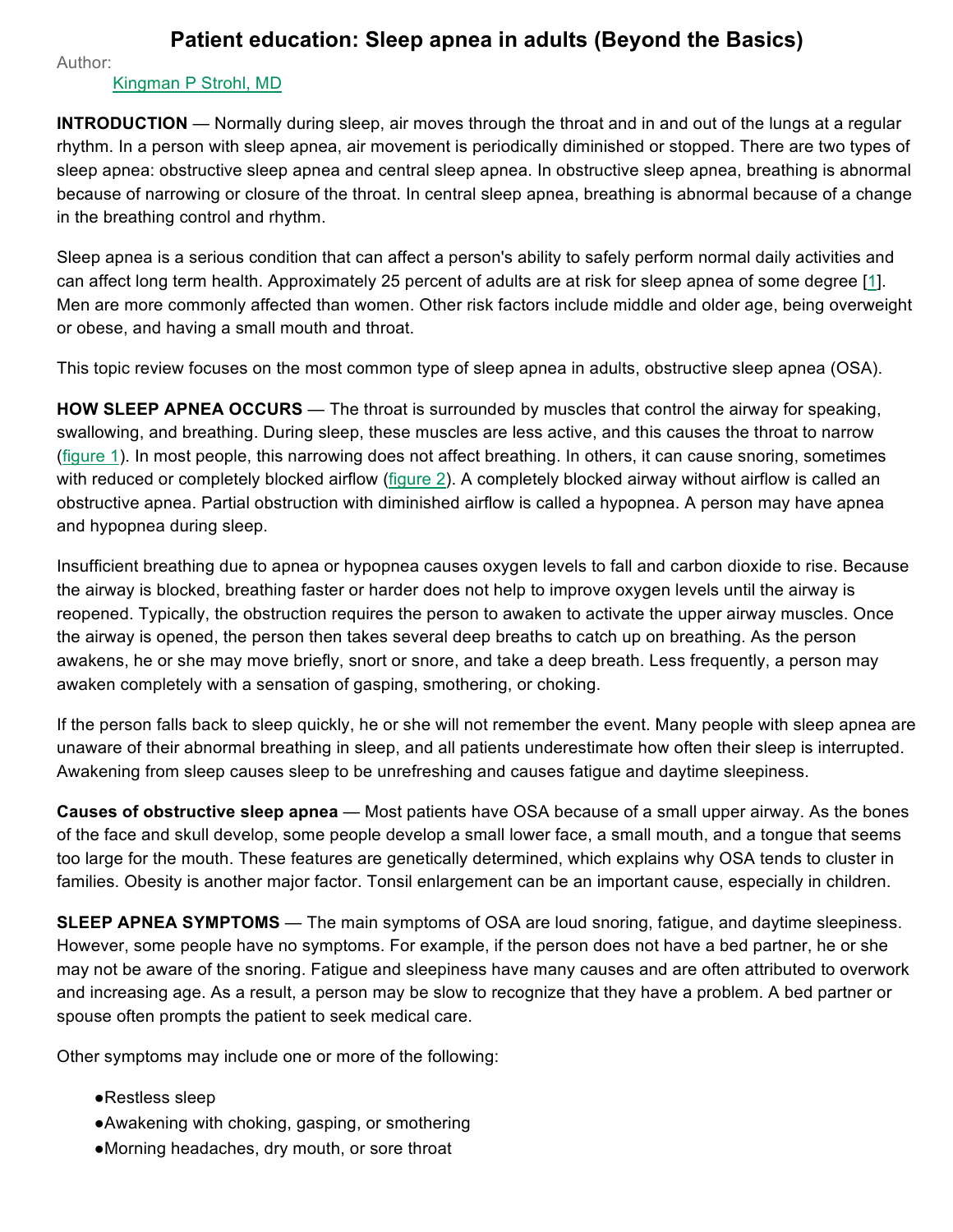- ●Waking frequently to urinate
- ●Awakening unrested, groggy
- ●Low energy, difficulty concentrating, memory impairment

**Risk factors** — Certain factors increase the risk of sleep apnea.

- ●Increasing age. OSA occurs at all ages, but it is more common in middle and older age adults.
- ●Male sex. OSA is two times more common in men, especially in middle age.
- ●Obesity. The more obese a person is, the more likely they are to have OSA
- ●Sedation from medication or alcohol interferes with the ability to awaken from sleep and can lengthen periods of apnea (no breathing), with potentially dangerous consequences.
- ●Abnormality of the airway.

**SLEEP APNEA COMPLICATIONS** — Complications of sleep apnea can include daytime sleepiness and difficulty concentrating. The consequence of this is an increased risk of accidents and errors in daily activities. Studies have shown that people with severe OSA are more than twice as likely to be involved in a motor vehicle accident as people without these conditions. People with OSA are encouraged to discuss options for driving, working, and performing other high-risk tasks with a healthcare provider.

In addition, people with untreated OSA may have an increased risk of cardiovascular problems such as high blood pressure, heart attack, abnormal heart rhythms, or stroke [2]. This risk may be due to changes in the heart rate and blood pressure that occur during sleep.

**SLEEP APNEA DIAGNOSIS** — The diagnosis of OSA is best made by a knowledgeable sleep medicine specialist who has an understanding of the individual's health issues. The diagnosis is usually based upon the person's medical history, physical examination, and testing, including:

- ●A complaint of snoring and ineffective sleep
- ●Neck size (greater than 17 inches in men or 16 inches in women) is associated with an increased risk of sleep apnea
- ●A small upper airway: difficulty seeing the throat because of a tongue that is large for the mouth
- ●High blood pressure, especially if it is resistant to treatment
- ●If a bed partner has observed the patient during episodes of stopped breathing (apnea), choking, or gasping during sleep, there is a strong possibility of sleep apnea

Testing is usually performed in a sleep laboratory. A full sleep study is called a polysomnogram. The polysomnogram measures the breathing effort and airflow, blood oxygen level, heart rate and rhythm, duration of the various stages of sleep, body position, and movement of the arms/legs.

Home monitoring devices are available that can perform a sleep study. This is a reasonable alternative to conventional testing in a sleep laboratory if the clinician strongly suspects moderate or severe sleep apnea and the patient does not have other illnesses or sleep disorders that may interfere with the results.

**SLEEP APNEA TREATMENT** — Sleep apnea is best treated by a knowledgeable sleep medicine specialist. The goal of treatment is to maintain an open airway during sleep. Effective treatment will eliminate the symptoms of sleep disturbance; long-term health consequences are also reduced. Most treatments require nightly use. The challenge for the clinician and the patient is to select an effective therapy that is appropriate for the patient's problem and that is acceptable for long term use.

**Continuous positive airway pressure (CPAP)** — The most effective treatment for sleep apnea uses air pressure from a mechanical device to keep the upper airway open during sleep. A CPAP (continuous positive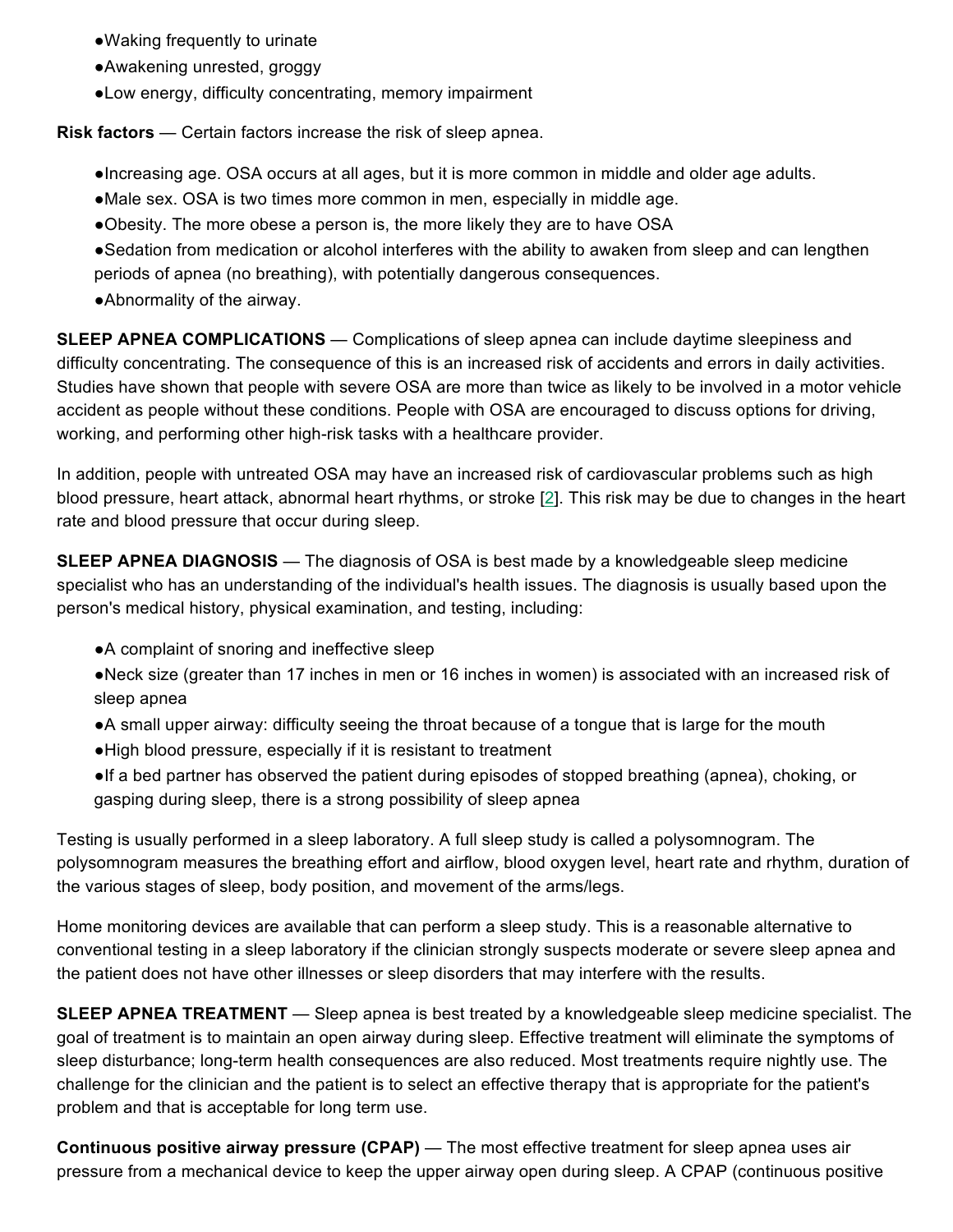airway pressure) (figure 3) device uses an air-tight attachment to the nose, typically a mask, connected to a tube and a blower which generates the pressure [3]. Devices that fit comfortably into the nasal opening, rather than over the nose, are also available. CPAP should be used any time the person sleeps (day or night).

The CPAP device is usually used for the first time in the sleep lab, where a technician can adjust the pressure and select the best equipment to keep the airway open. Alternatively, an "auto" device with a self-adjusting pressure feature, provided with proper education and training, can get treatment started without another sleep test. While the treatment may seem uncomfortable, noisy, or bulky at first, most people accept the treatment after experiencing better sleep. However, difficulty with mask comfort and nasal congestion prevent up to 50 percent of people from using the treatment on a regular basis.

Continued follow up with a healthcare provider helps to ensure that the treatment is effective and comfortable. Information from the CPAP machine is often used by physicians, therapists, and insurers to track the success of treatment. CPAP can be delivered with different features to improve comfort and solve problems that may come up during treatment. Changes in treatment may be needed if symptoms do not improve or if the person's condition changes, such as a gain or loss of weight.

**Adjust sleep position** — Adjusting sleep position (to stay off the back) may help improve sleep quality in people who have OSA when sleeping on the back. However, this is difficult to maintain throughout the night and is rarely an adequate solution.

**Weight loss** — Weight loss may be helpful for obese or overweight patients. Weight loss may be accomplished with dietary changes, exercise,and/or surgical treatment. However, it can be difficult to maintain weight loss; the five-year success of non-surgical weight loss is only 5 percent, meaning that 95 percent of people regain lost weight. (See "Patient education: Weight loss treatments (Beyond the Basics)".)

**Avoid alcohol and other sedatives** — Alcohol can worsen sleepiness, potentially increasing the risk of accidents or injury. People with OSA are often counseled to drink little to no alcohol, even during the daytime. Similarly, people who take anti-anxiety medications or sedatives to sleep should speak with their healthcare provider about the safety of these medications.

People with OSA must notify all healthcare providers, including surgeons, about their condition and the potential risks of being sedated. People with OSA who are given anesthesia and/or pain medications require special management and close monitoring to reduce the risk of a blocked airway.

**Dental devices** — A dental device, called an oral appliance or mandibular advancement device, can reposition the jaw (mandible), bringing the tongue and soft palate forward as well. This may relieve obstruction in some people [4].

This treatment is excellent for reducing snoring, although the effect on OSA is sometimes more limited [4]. As a result, dental devices are best used for mild cases of OSA when relief of snoring is the main goal. Failure to tolerate and accept CPAP is another indication for dental devices. While dental devices are not as effective as CPAP for OSA, some patients prefer a dental device to CPAP. Side effects of dental devices are generally minor but may include changes to the bite with prolonged use.

**Surgical treatment** — Surgery is an alternative therapy for patients who cannot tolerate or do not improve with nonsurgical treatments such as CPAP or oral devices. Surgery can also be used in combination with other nonsurgical treatments.

Surgical procedures reshape structures in the upper airways or surgically reposition bone or soft tissue. Uvulopalatopharyngoplasty (UPPP) removes the uvula and excessive tissue in the throat, including the tonsils, if